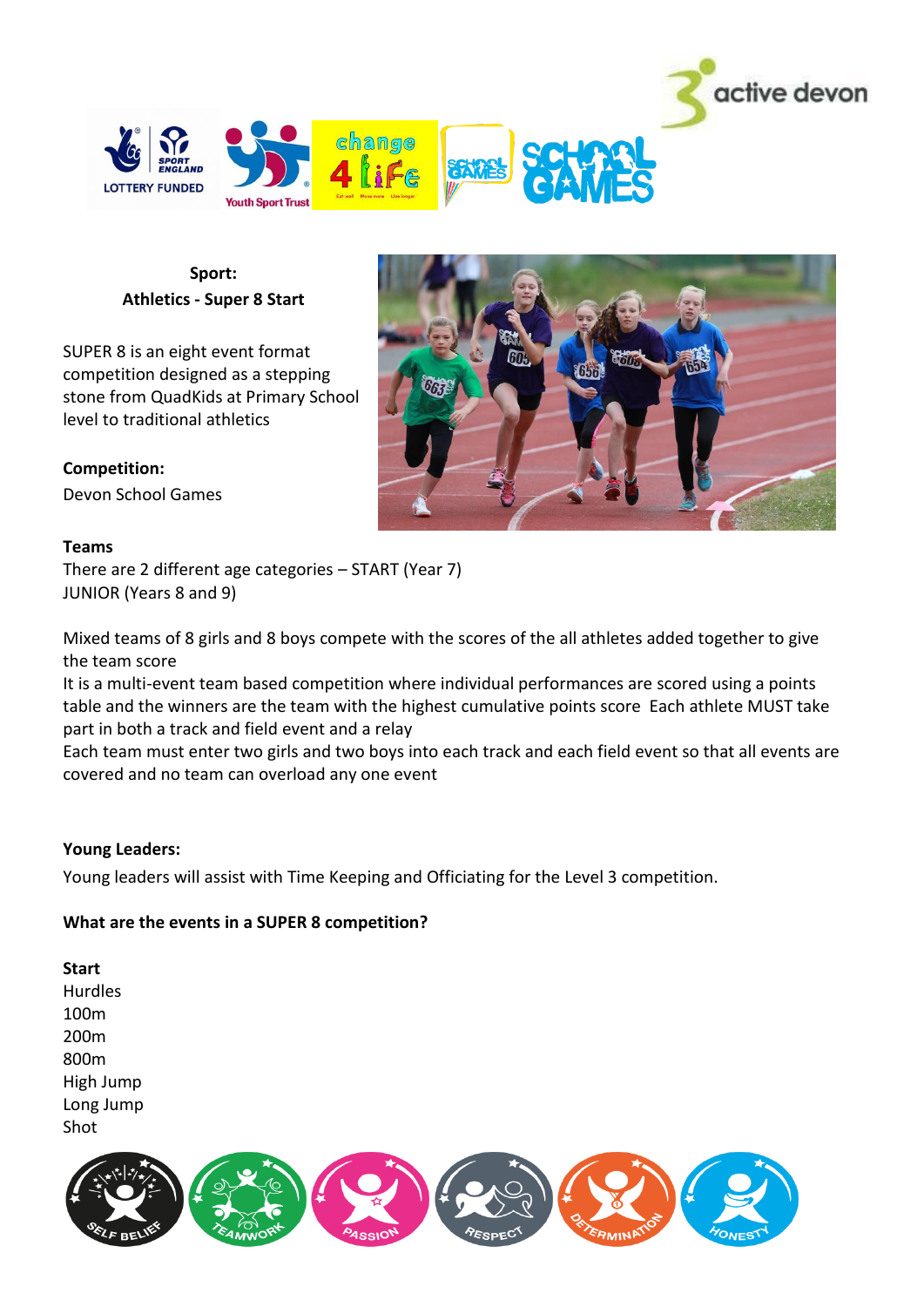

Javelin 4 x 100m Relay Medley Relay

#### **Junior**

Hurdles 100m 300m 1500m High Jump Long Jump Shot Javelin 4 x 100m Relay Medley Relay

## **The Individual Events Hurdles How is it set up?**

The track set up for Hurdles depends on the age group and sex of the athletes. All the information is contained in the table below:

| <b>SUPER8 Format</b> | <b>Sex</b>  | <b>Distance</b> | <b>Height and Topple</b><br>Weight | <b>Number of Flights</b> |
|----------------------|-------------|-----------------|------------------------------------|--------------------------|
| <b>START</b>         | <b>Boys</b> | 75 <sub>m</sub> | 76.2cm 2.7kg                       | 8                        |
|                      | Girls       | 70 <sub>m</sub> | 68.5cm 2.7kg                       | 8                        |
| <b>JUNIOR</b>        | <b>Boys</b> | 80 <sub>m</sub> | 84cm 2.7kg                         | 8                        |
|                      | Girls       | 75 <sub>m</sub> | 76.2cm 2.7kg                       | 8                        |

## **What happens at the start?**

Athletes take their marks behind the start line

The Starter will give them the instructions "On your marks, Set, Go"

It is a false start if one or more of the athletes start to run before the Starter says "Go".If that happens

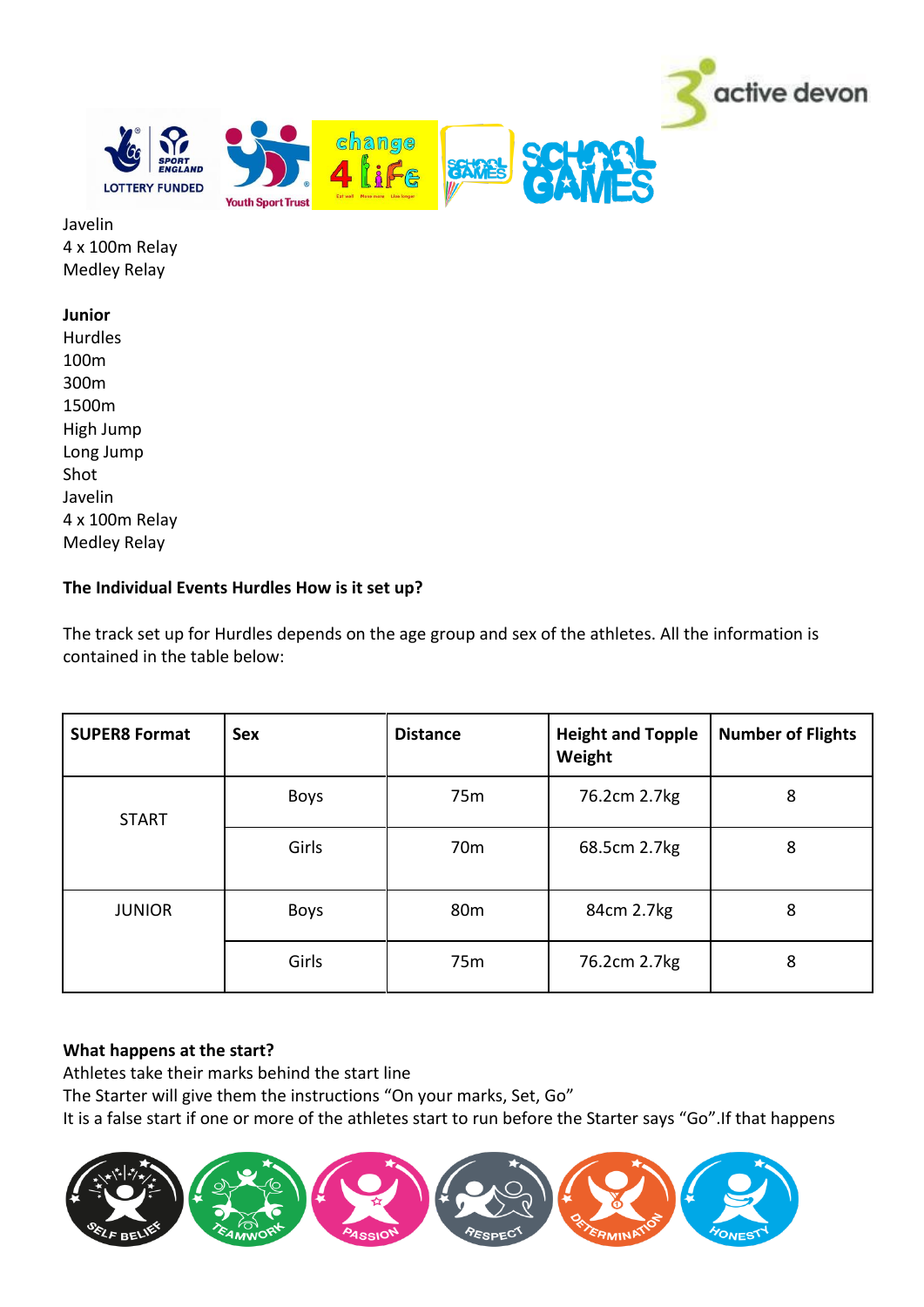

all the athletes in that race are recalled and the race is started again. If an athlete is responsible for two false starts he or she will receive a warning, if he or she is then responsible for a third false start he or she will be disqualified

#### **What happens at the finish?**

The Timekeeper will record athletes' times The Spotters will record the finishing order of the athletes using their numbers

## **How is it set up?**

The 100m is run down the 100m straight The 200m starts at the appropriate place on the back straight and the athletes run off a stagger The 300m starts at the appropriate place on track and the athletes run off a stagger

## **What happens at the start?**

Athletes are allocated lanes and must run the entire race in their lanes

The Starter will give them the instructions "On your marks, Set, Go" It is a false start if one or more of the athletes start to run before the Starter says "Go". If that happens all the athletes in that race are recalled and the race is started again.

If an athlete is responsible for two false starts he or she will receive a warning, if he or she is then responsible for a third false start he or she will be disqualified

## **What happens at the finish?**

The Timekeeper will record athletes' times The Spotters will record the finishing order of the athletes using their numbers

## **800m and 1500m**

How is it set up? The 800m is two complete laps of the track The 1500m starts at the appropriate place on the back straight and the athletes start in a slightly curved line

## **What happens at the start?**

If the athletes are running off a stagger they start in lanes and remain in these lanes until the break line, this is usually a green line across the track approximately 150m from the start If the athletes are not running off a stagger they are not allocated lanes but start behind a slightly

curved line

The start should be explained to the athletes

The Starter will give them the instructions "On your marks, Go"

It is a false start if one or more of the athletes start to run before the Starter says "Go".

If that happens all the athletes in that race are recalled and the race is started again. If an athlete is responsible for two false starts he or she will receive a warning, if he or she is then responsible for a

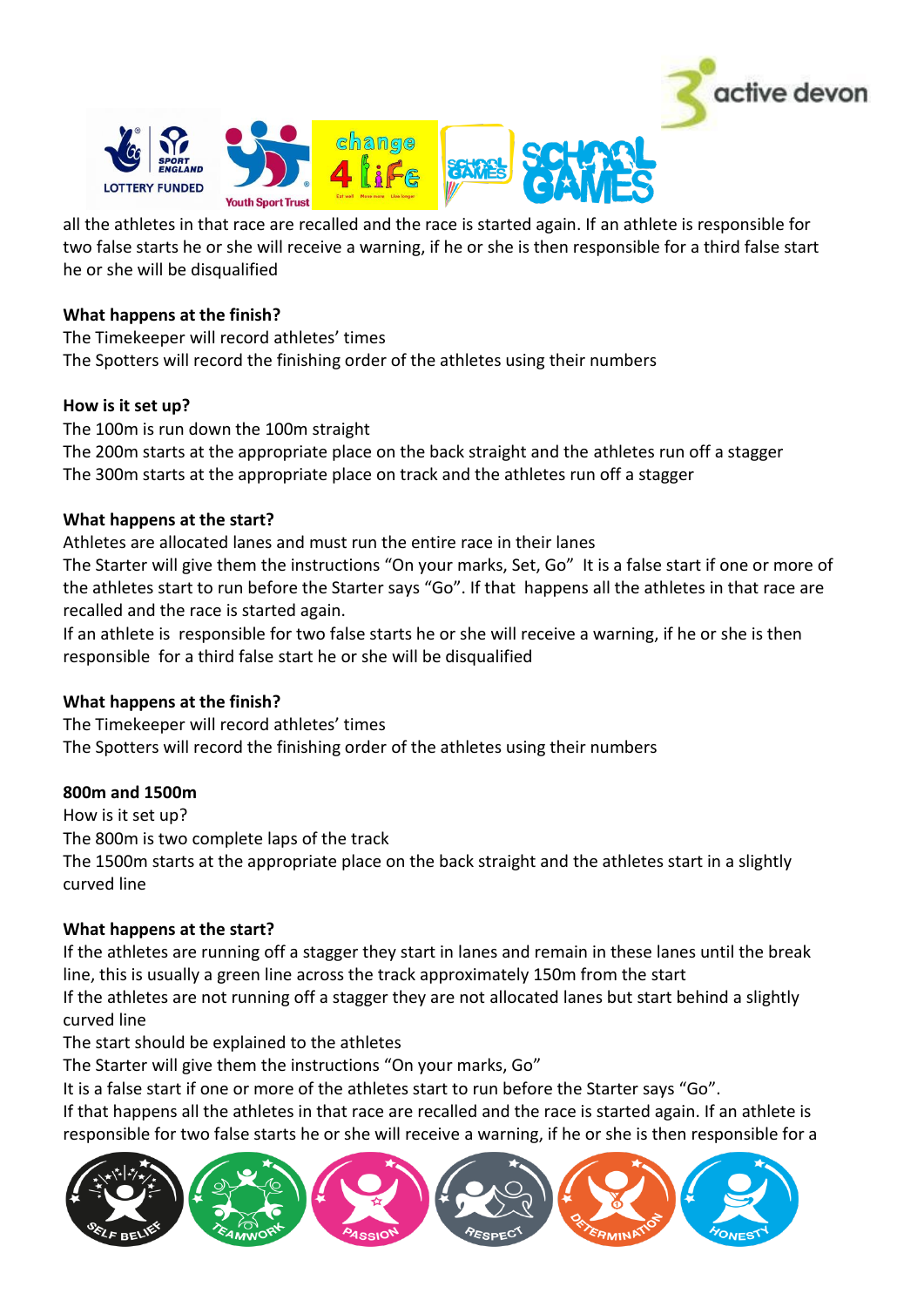

third false start he or she will be disqualified

Once the athletes have started they no longer have to run in lanes but run as close as they can to the inside of the track. They must not bump or push each other

## **What happens at the finish?**

The Timekeeper will record athletes' times The Spotters will record the finishing order of the athletes using their numbers

# **High Jump**

## **How is it set up?**

The starting height for the high Jump track depends on the age group and sex of the athletes. See the table below:

| <b>SUPER8 Format</b> | Sex         | <b>Starting Height</b> |
|----------------------|-------------|------------------------|
| <b>START</b>         | <b>Boys</b> | 85cm                   |
|                      | Girls       | 85cm                   |

## **What does the athlete do?**

The athlete is allowed one practice jump prior to the start of the competition proper

Once the event is underway no more practice attempts are allowed even if an athlete is late joining the competition

If an athlete is late joining the competition they must join at the height that the bar has then reached Athletes are allowed 7 attempts in all unless before then he / she has failed on 3 consecutive attempts whether or not at the same height

An athlete may choose the height at which he / she enters the competition provided that it is not below the specified starting height

All athletes who are attempting the same height jump in order, athletes who fail at their first attempt then take their second attempt and third attempt as the case may be

# **What does the Field Team do?**

The Field Team determines whether the jump is a valid jump

Normal high jumping rules apply for judging whether the jump is a foul or not e.g. no 2 footed take offs, no diving over the bar

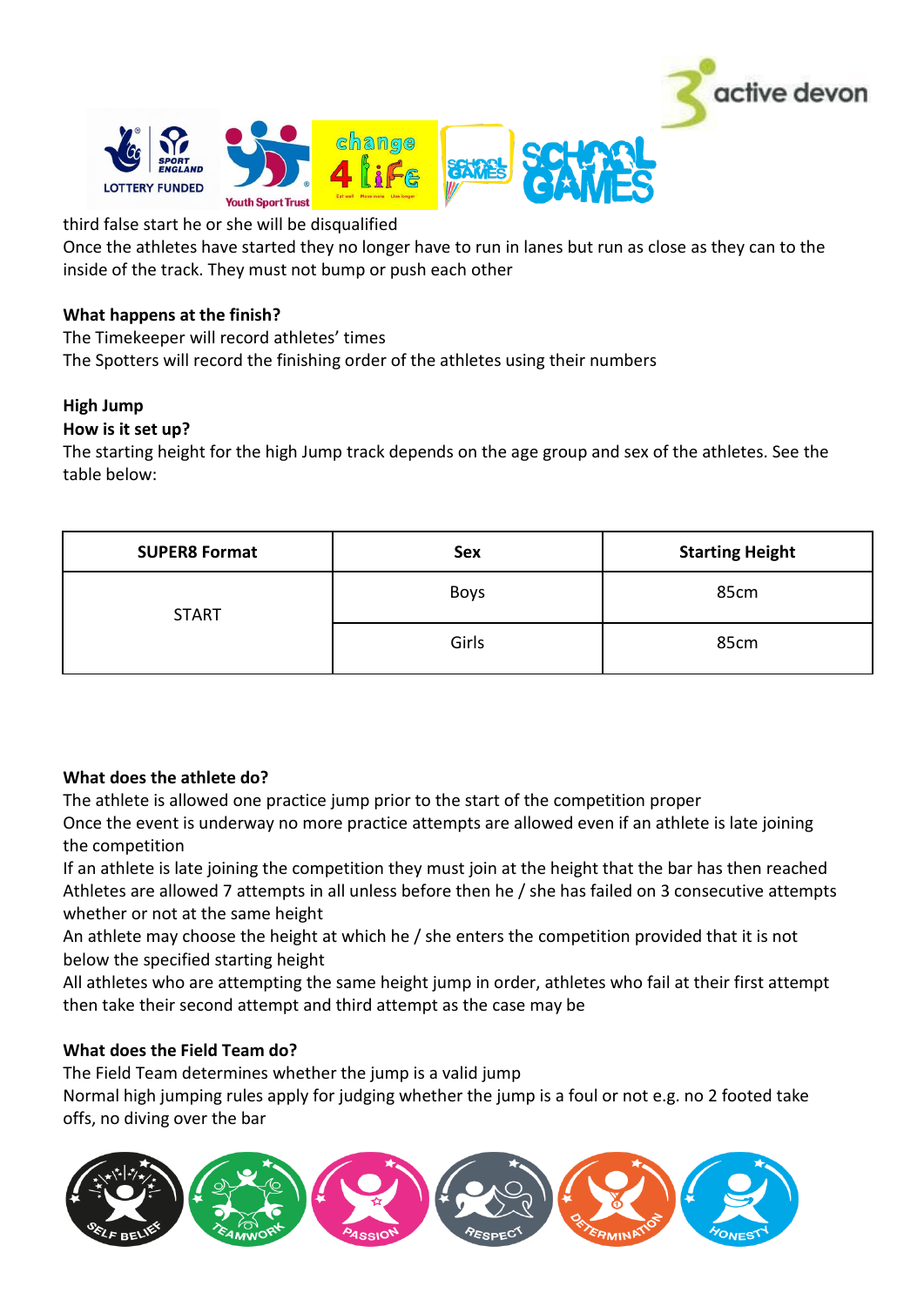

The bar will go up in increments of 5cm

# **Long Jump What does the athlete do?**

The athlete is allowed one practice jump prior to the start of the competition proper

Once the event is underway no more practice jumps are allowed even if an athlete is late joining the competition

If an athlete is late joining the competition they must join at the stage of the competition has then reached e.g. they may not be entitled to a jump in the first round

The athlete runs down the runway and takes off on one foot from (or before) the usual take off board The athlete must not cross the take-off line. This is the edge of the take-off board closest to the landing area. If this happens the jump is a "no jump" and will not be measured

The board in front of the take-off board which normally has a plasticine strip on does not form part of the take-off board and if the athlete's foot touches this board whether or not it leaves a mark in the plasticine it is a "no jump"

Each athlete has 3 jumps, they are not consecutive, all 1st round jumps are taken, followed by 2nd round jumps, followed by 3rd round jumps

## **What does the Field Team do?**

The Field Team determines whether the jump is a valid jump

A valid jump is measured from the point of contact with the landing area back to the edge of the takeoff board closest to the landing area

The board including the plasticine strip does not form part of the take-off board and the measurement should therefore be made to where that board meets the take-off board

The point of contact is the rearmost point of contact with the landing area be it feet, hands etc. All jumps for all athletes are recorded

## **Shot How is it set up?**

The shot put takes place in the shot put circle and the usual rules apply. Information on weights of shot for the different ages and sexes are contained in the table below:

| <b>SUPER8 Format</b> | Sex         | <b>Shot Weight</b> |
|----------------------|-------------|--------------------|
| <b>START</b>         | <b>Boys</b> | 3kg                |
|                      | Girls       | 2.72kg             |

## **What does the athlete do?**

The athlete is allowed one practice putt prior to the start of the competition proper

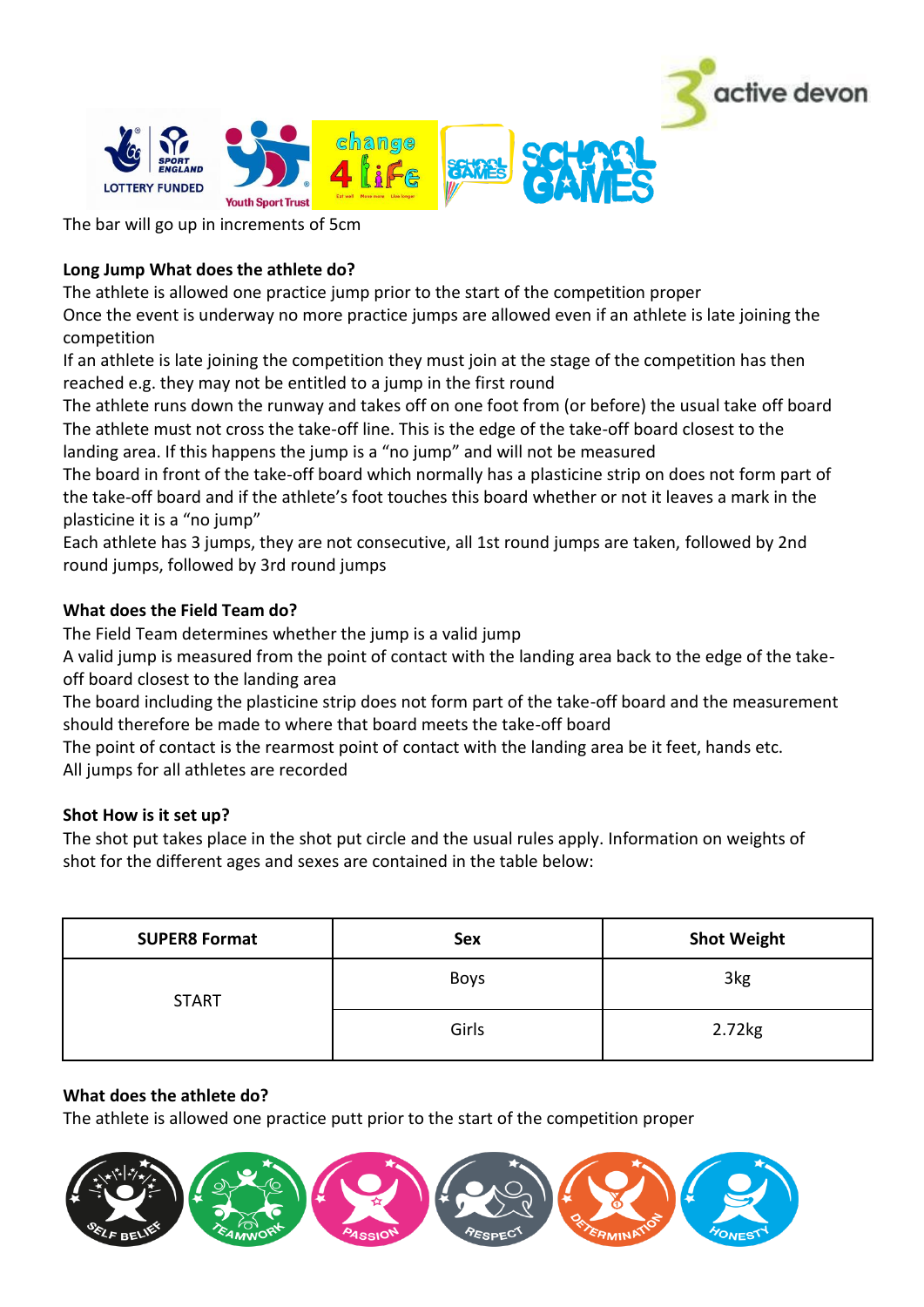

Once the event is underway no more practice putts are allowed even if an athlete is late joining the competition

change

If an athlete is late joining the competition they must join at the stage of the competition has then reached e.g. they may not be entitled to a putt in the first round

The competition itself consists of three attempts that are not consecutive, all the athletes throw in the first round and then so on until all three rounds have been completed

The athlete putts the Shot from within the marked circle

The athlete must not touch the top of the stop board during the course of the putt, must not exit the circle until after the shot has landed and must not exit the circle through the front half. If any of these things happen it is a "no throw" and will not be measured

## **What does the Field Team do?**

The Field Team determines whether the putt is valid using standard shot putting rules The putt is measured from the nearest edge of where the shot lands to the inner edge of the stop board

All putts in all rounds are recorded for each athlete

## **Javelin How is it set up?**

The javelin takes place in the javelin throwing sector and the usual rules apply. Information on weights of javelin for the different ages and sexes are contained in the table below:

| <b>SUPER8 Format</b> | <b>Sex</b>  | Javelin |
|----------------------|-------------|---------|
| <b>START</b>         | <b>Boys</b> | 400g    |
|                      | Girls       | 400g    |

## **What does the athlete do?**

The athlete is allowed one practice throw prior to the start of the competition proper

Once the event is underway no more practice throws are allowed even if an athlete is late joining the competition

If an athlete is late joining the competition they must join at the stage of the competition has then reached e.g. they may not be entitled to a throw in the first round

The competition itself consists of three attempts that are not consecutive; all the athletes throw in the first round and then so on until all three rounds have been completed

The athlete can throw the javelin from a standing position or run up and throw it

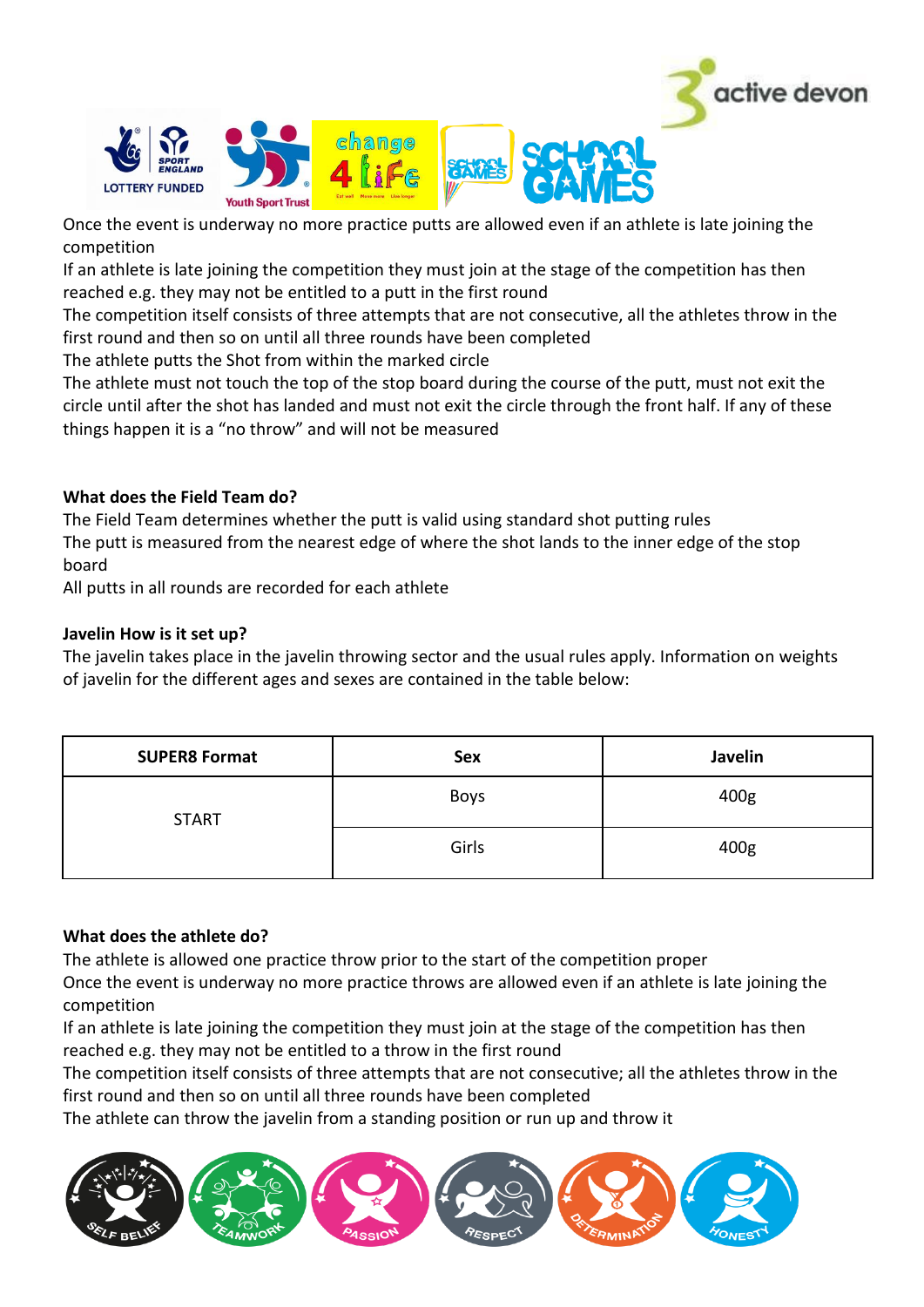

The athlete's foot must not touch or cross the marked throwing line nor can the javelin land outside the javelin sector, if either of these things happen it is a "no throw " and will not be measured

## **What does the Field Team do?**

The Field Team determines whether the throw is a valid throw using the usual javelin rules, e.g. the athlete must not cross the throwing line, the metal tip of the javelin must land before any other part of the javelin

The Field Team measures each valid throw from the point of landing to the edge of the line closest to the side from which the athlete threw

All throw in all rounds are recorded for each athlete

# **The Team Events**

4 x 100 Meters Relay How are the relay teams made up? Races are run for both boys and girls. Each teams consists of either 4 boys or 4 girls

## **How is the race organised?**

The athletes will go to the appropriate relay stations; this means the athletes do not start level with each other, they run off a stagger The first athlete starts with the baton

The baton must change hands within the marked relay boxes, "ticks" on the track usually indicate these Each athlete must run the race in his or her allocated lane

The Starter will give them the instructions "On your marks, Set, Go" It is a false start if one or more of the athletes start to run before the Starter says "Go".

If that happens all the athletes in that race are recalled and the race is started again.

If an athlete is responsible for two false starts he or she will receive a warning, if he or she is then responsible for a third false start he or she will be disqualified

If at any time during the race the baton is dropped the athlete who dropped it may pick it up and continue

## **What happens at the finish?**

The Timekeeper will record team times The Spotters will record the finishing order of the teams using their numbers

## **Medley Relay**

How are the relay teams made up? This is a mixed event, teams are made up of 4 boys and 4 girls

**How is the race organised?**  The race consists of 4 x 100m, 4 x 200m